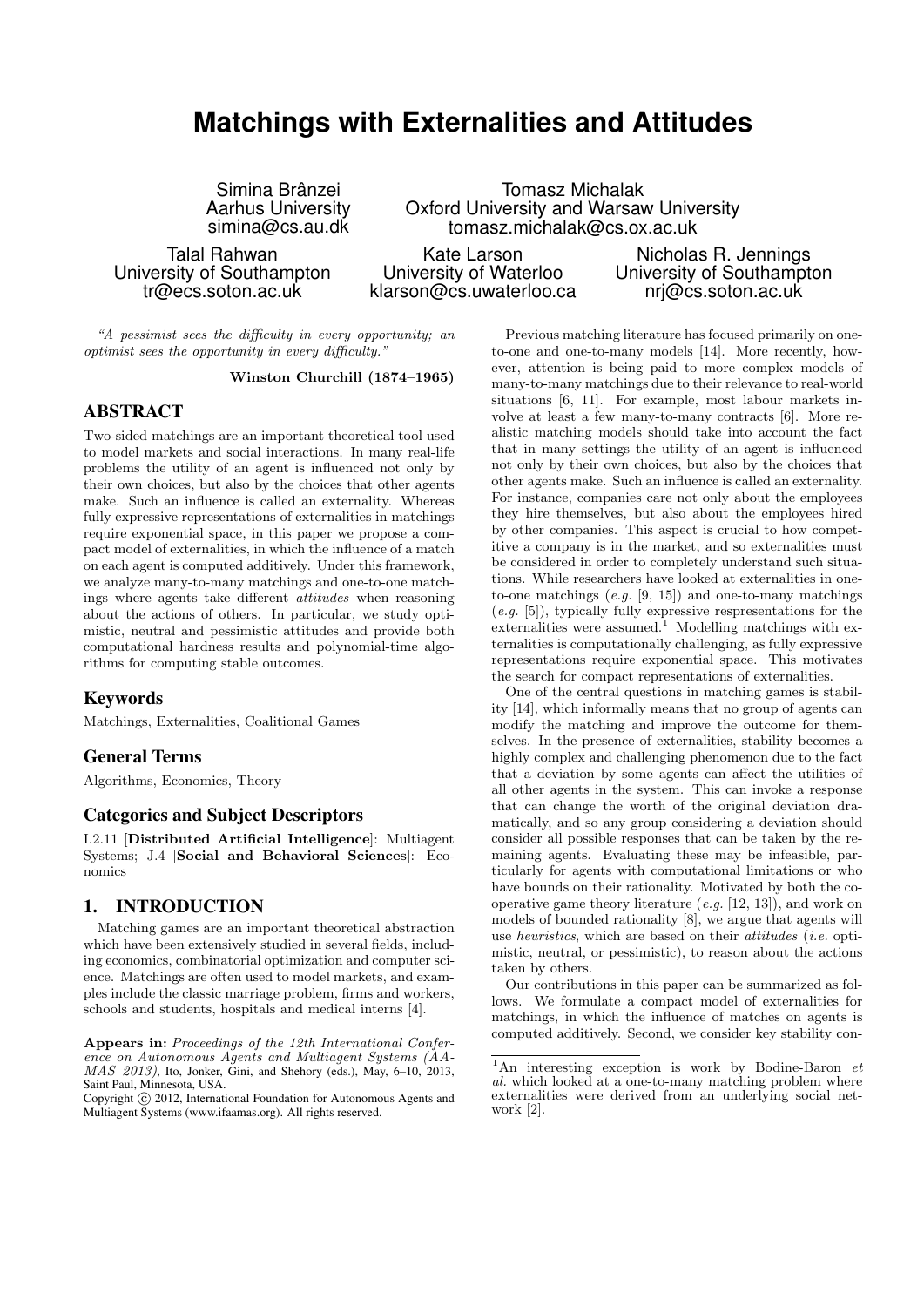cepts for matching, under optimistic, neutral and pessimistic attitudes. We study the computational properties of these stability concepts, provide both hardness results and polynomial algorithms where applicable, and show how the stability concepts under different attitudes are related to each other.

# 2. THE MODEL

Let  $N = M \cup W$  be the set of agents, where  $M = \{m_1,$  $\ldots, m_{|M|}$  and  $W = \{w_1, \ldots, w_{|W|}\}\$ are disjoint. A match,  $(m, w)$ , is an edge between two agents  $m \in M$  and  $w \in$  $W$ . We let a matching,  $A$ , be a set of all matches. If the number of allowable matches any agent can participate in is unrestricted then we say we have a many-to-many matching problem, while if each agent can participate in at most one match then we have a one-to-one matching problem. We assume the formation of a match requires the consent of both parties, while severing a match can be done unilaterally by any of its endpoints. The empty matching contains no matches, while the complete matching contains all possible matches. A matching game with externalities is defined as follows:

DEFINITION 1. A matching game with externalities is represented as a tuple  $G = (M, W, \Pi)$ , where  $(M, W)$  is the set of agents and  $\Pi$  is a real valued function such that  $\Pi(\mathcal{A}|z)$ is the utility of agent z when matching A forms.

We make no assumptions as to whether the utility of the agents is transferrable or not and thus Definition 1 can be viewed as a generalization of assignment games with externalities [15]. We are interested in settings where an agent's utility is formed by additive externalities.

DEFINITION 2. A matching game with additive externalities is represented as a tuple  $G = (M, W, \Pi)$ , where  $(M, W)$ is the set of agents and  $\Pi$  is a real valued function such that  $\Pi(m, w|z)$  is the value that agent z receives from the formation of match  $(m, w)$ . Given a matching A over N, the utility of an agent z in A is:  $u(z, A) = \sum_{(m,w)\in A} \Pi(m, w|z)$ .

Thus, in a matching game with additive externalities, an agent's utility is the sum of values it receives from matches it participates in, along with the sum of all externalities that arise due to the matchings of other agents. We study additive externalities since they are a conceptually straightforward compact representation and assumptions about additive utility functions are wide spread throughout the artificial intelligence and algorithmic game theory literature  $(e.g. [1, 2, 3])$ .

# 2.1 Stability Concepts

We are interested in whether matchings are *stable* and whether there exist stable matchings given a particular matching game, G. In general, a matching is stable if no subset of agents has any incentive to reorganize and form new matchings amongst themselves. We distinguish between three standard stability concepts which commonly appear in the matching literature. The first, setwise stability, is the most general and encompasses the other two (corewise stability and pairwise stability). Unless otherwise noted, the stability concept used in this paper is setwise stability, which we interchangeably refer to as set stability.

DEFINITION 3. Given a matching game  $G = (M, W, \Pi)$ , a matching  $A$  of  $G$  is setwise stable if there does not exist a set of agents  $B \subseteq N$ , which can improve the utility of at least one member of B while not degrading the others by:

- rearranging the matches among themselves
- deleting a (possibly empty) subset of the matches with agents in  $N \setminus B$ .

If such a coalition B, exists, it is called a blocking coalition.

DEFINITION 4. Given a matching game  $G = (M, W, \Pi)$ , a matching  $A$  of  $G$  is corewise stable if there does not exist a set of agents  $B \subseteq N$ , which can improve the utility of at least one member of B while not degrading the others by:

- rearranging the matches among themselves
- deleting all the matches with agents in  $N \setminus B$ .

DEFINITION 5. Given a matching game  $G = (M, W, \Pi)$ and a matching  $A$ ,  $A$  is pairwise stable if there does not exist a blocking coalition of size one or two.

Pairwise stability is most interesting for one-to-one matchings. In the context of one-to-one matchings, a blocking coalition of size one is equivalent to one agent that can improve utility by cutting its matches. A blocking coalition of size two is equivalent to two agents that can form a new match with each other while possibly cutting their previous match (if any), or who can coordinate to cut their existing matches without forming a new match with each other.

Finally, we note that each member of a blocking coalition B is required to perform at least one action, by severing a match with another agent in  $N$ , or by forming a new match with another agent in B. Other definitions of stability could incorporate different layers of deviators, such as agents who perform the deviation and agents who agree to it without actively participating. However, such definitions can be problematic, and require specifying which agents are identified as deviators and how they should be treated depending on their role. For this reason, in this paper we only consider one type of deviators, those who are required to perform at least one action.

# 2.2 Agents' Attitudes

In matching games without externalities, the actions taken by other agents have only a limited effect on an agent – its utility depends solely on who it is matched with, and does not depend on matches involving others. However, if there are externalities then this is no longer true. The utility of agent m, for example, can depend on the matches involving agent w even if  $(m, w) \notin \mathcal{A}$ . Therefore, we argue, the stability concepts need to account for the actions taken by agents in  $N \setminus B$  after a deviation by coalition B. However, it may be hard to compute the possible reactions to a deviation since there are potentially an exponential number *(i.e.* all possible matchings amongst agents in  $N \setminus B$ . Instead, in this paper we consider several natural heuristics, based on agents' attitudes, that members of B use to reason about, and approximate, the reactions to their deviations.

Neutral Attitude: Agents in blocking coalition B have a neutral attitude if they assume that agents in  $N \setminus B$ will not react to the deviation. All existing matches amongst non-deviating agents will remain and no new matches will form.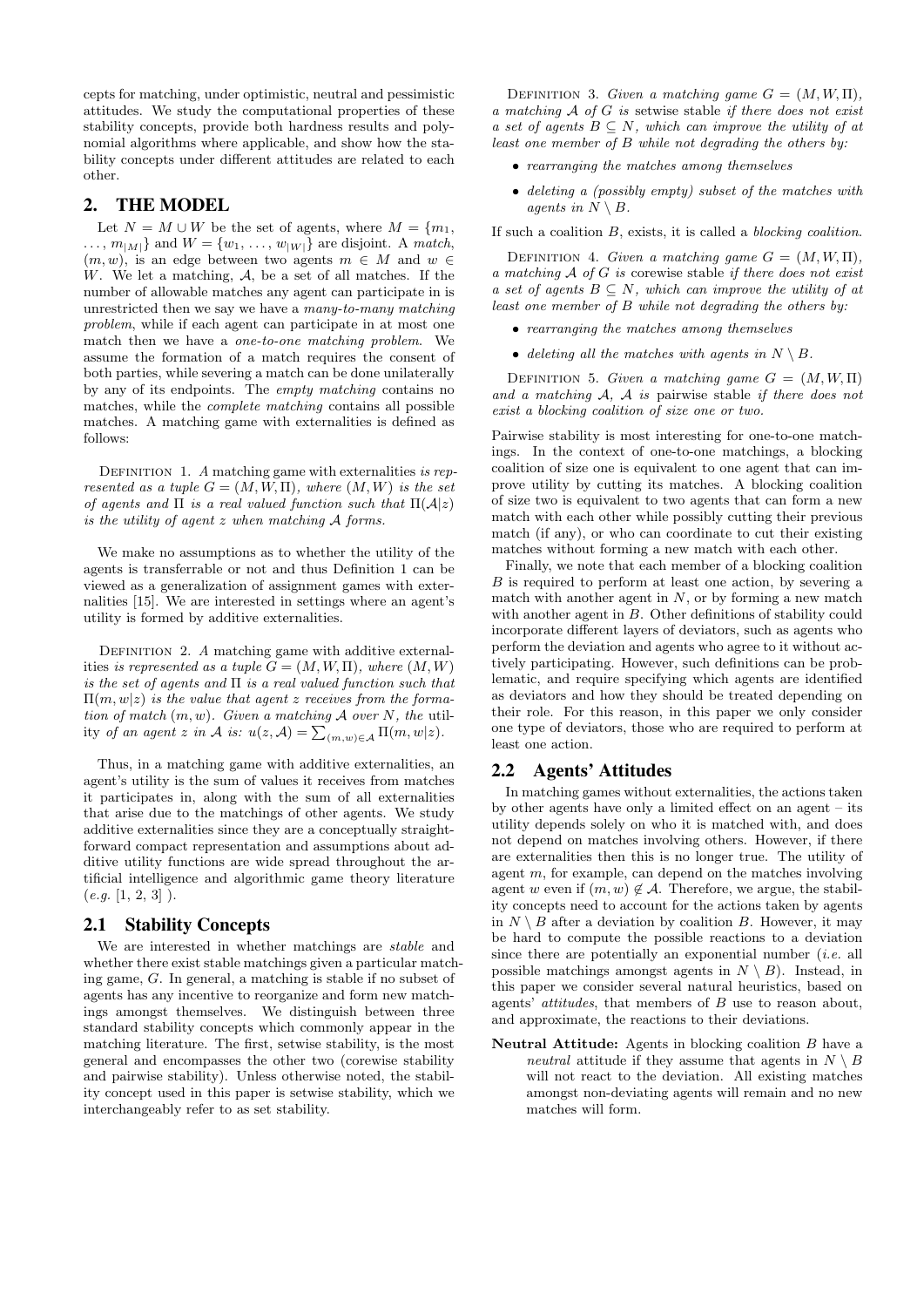- Pessimistic Attitude: Agents in blocking coalition B have a pessimistic attitude if they assume that the agents in  $N \setminus B$  will take actions so as to punish the members of B. That is, the non-deviators will cut matches with a positive influence on the deviators, and will form any new matches with a negative influence on them.
- Optimistic Attitude: Agents in blocking coalition B have an optimistic attitude if they assume that any response to their deviation will be in their own best interest. That is, when coalition B considers deviation  $\mathcal{A}$ <sup>'</sup> from A, every agent  $i \in B$  evaluates the deviation assuming the agents in  $N \setminus B$  will organize themselves in the best possible way for i.

Neutrality, optimism and pessimism are heuristics used by agents in blocking coalition  $B$  to reason about the reactions of others. We make no assumption that the agents in  $N \setminus B$ will actually act in the way expected by members of  $B$ , and it possible that reacting in a neutral/pessimistic/optimistic way is irrational. Second, it is entirely possible that there are inconsistencies among the reactions that the members of B expect from  $N \setminus B$ . The optimistic and pessimistic cases are in fact the best and worst possible reactions to the deviating agents, respectively. As such, these cases represent upper and lower bounds on the impact a reaction could have on the deviating agents. Based on this, we argue that the analysis of those two particular cases is essential when assessing the expected reward/risk associated with the deviation.

# 2.3 Computational Complexity

We are interested in understanding the computational complexity of finding stable outcomes when agents have different attitudes. To address the complexity issues, we look at two problems in particular; Non-emptiness and Membership.

DEFINITION 6 (NON-EMPTINESS). Given a matching game  $G = (M, W, \Pi)$  and a stability solution concept C, the nonemptiness question asks whether there exists a matching A of  $G$  which is stable according to  $\mathcal{C}$ .

DEFINITION 7 (MEMBERSHIP). Given a matching game  $G = (M, W, \Pi)$ , a matching A of G, and a stability solution concept  $\mathcal{C}$ , the membership question asks whether  $\mathcal{A}$  is stable according to C.

# 3. MANY-TO-MANY MATCHINGS

In this section we analyze the stability of many-to-many matchings using setwise stability as the solution concept and comparing neutral, optimistic and pessimistic attitudes. In particular, we analyze the complexity of computing stable outcomes under different attitudes, and describe the relationship between the different setwise stable sets.

#### 3.1 Neutral Stability

We start with examples to provide insight into setwise stability under neutral attitudes. Our first example shows that the neutral stable set can be empty  $(i.e.$  there are matching games which are inherently unstable).

EXAMPLE 1. Let  $M = \{m\}$ ,  $W = \{w_1, w_2\}$ , and  $\Pi$  as follows:  $\Pi(m, w_i|m) = 0$ ,  $\Pi(m, w_i|w_i) = \varepsilon$ , and  $\Pi(m, w_1|w_2) =$  $\Pi(m, w_2|w_1) = -\Delta$ , where  $\Delta > \varepsilon > 0$ . The empty matching is blocked by  $(m, w_1)$ ,  $\{(m, w_1), (w_2)\}\$ is blocked by  $(m, w_2)$ ,

 $\{(m, w_2), (w_1)\}\$ is blocked by  $(m, w_1),$  and  $\{(m, w_1), (m, w_2)\}\$ is blocked by the empty matching, thus the neutral stable set is empty.

The next example contrasts the case where the empty matching belongs to the neutral stable set with the case where it does not.

EXAMPLE 2. Let  $G = (M, W, \Pi)$  be such that  $\Pi(m, w|m)$  $\Pi(m, w|w) = -\varepsilon < 0$  for all m, w, and  $\Pi(m, w|z) = \delta > 0$ for all  $z \neq m, w$ . If  $\varepsilon \gg \delta$ , the only matching satisfying neutral set stability is the empty matching, since the formation of any match is very expensive for the participating agents and not compensated by the utility obtained from the externalities. Otherwise, if  $\delta \gg \varepsilon$ , the grand coalition can block the empty matching through the complete matching, and so the neutral stable set is empty.

For neutral stability we have the following hardness results.

THEOREM 1. Checking nonemptiness of the neutral stable set is NP-hard.

PROOF. We provide a reduction from the Knapsack problem. Let  $I = \langle U, s, v, B, K \rangle$ , where  $U = \{u_1, \ldots, u_n\}$  is a finite set,  $s(u) \in \mathbb{Z}^+$  the size of element  $u \in U$ ,  $v(u) \in \mathbb{Z}^+$ the value of element  $u \in U$ ,  $B \in \mathbb{Z}^+$  a size constraint, and  $K \in \mathbb{Z}^+$  a value goal, such that  $U^{'}$ P  $\subseteq U$  is a solution if  $u \in U'$  s(u)  $\leq B$  and  $\sum_{u \in U'} v(u) \geq K$ . We construct a  $\overline{L}_{u\in U}$  matching game G such that G has a nonempty stable set if and only if I has a solution. Let  $M = \{x_1, \ldots, x_n, m_1, m_2\},\$  $W = \{y_1, \ldots, y_n, w\}$ , and  $\Pi$  with non-zero entries:

- $\Pi(x_i, y_i|m_1) = -s(u_i)$  and  $\Pi(x_i, y_i|m_2) = v(u_i)$ ,  $\forall i \in$  $\{1,\ldots,n\}$
- $\Pi(m_1, w | m_1) = -B$
- $\Pi(m_2, w | m_2) = K \sum_{u_i \in U} v(u_i)$
- $\Pi(x_j, w|x_j) = -1$  and  $\Pi(m_i, y_j|y_j) = -1$ ,  $\forall i \in \{1, 2\}$ and  $\forall j \in \{1, \ldots, n\}$

Since the instances with  $\sum_{u_i \in U} v(u_i) < K$  are trivially solvable, we are interested in those cases where  $\sum_{u_i \in U} v(u_i) \geq$ K, and so  $\Pi(m_2, w|m_2) \leq 0$ . If I has a solution U', we claim the following matching belongs to the stable set:  $A =$  $(\bigcup_{u_i \in U'} \{(x_i, y_i)\}\big) \cup \{(m_1), (m_2), (w)\}$  (1). First note that  $U^{'}$  satisfies the knapsack conditions, and so the utilities of the agents in A are:  $u(m_1, \mathcal{A}) = \sum_{u_i \in U'} \Pi(x_i, y_i|m_1) =$  $\sum_{u_i \in U'} -s(u_i) \ge -B, \ u(m_2, \mathcal{A}) = \sum_{u_i \in U'} \Pi(x_i, y_i | m_2) =$  $\sum_{u_i \in U'} v(u_i) \geq K$ , and  $u(x_i, \mathcal{A}) = u(y_i, \mathcal{A}) = u(w, \mathcal{A}) =$  $0, \forall i \in \{1, \ldots, n\}.$ 

All the agents, except possibly for  $m_1$  and  $m_2$ , obtain their best possible utility in  $A$ . Thus any blocking coalition, B, would have to contain at least one of  $m_1$  and  $m_2$ . Since blocking requires each member of B to perform an action, it follows that  $m_1$ ,  $m_2$  can only be involved in blocking A by forming a new match. Recall that  $\Pi(m_i, y_i | y_i) = -1$ , and so agents  $y_i$  will never accept a match with either  $m_1$ or  $m_2$ . Thus the only matches that  $m_1$  and  $m_2$  could form, if deviating, are  $(m_1, w)$  and  $(m_2, w)$ , respectively.

The best utility that  $m_1$  can get when matched with w is attained in  $A_1 = \{(m_1, w), (x_1), \ldots, (x_n), (y_1), \ldots, (y_n)\}$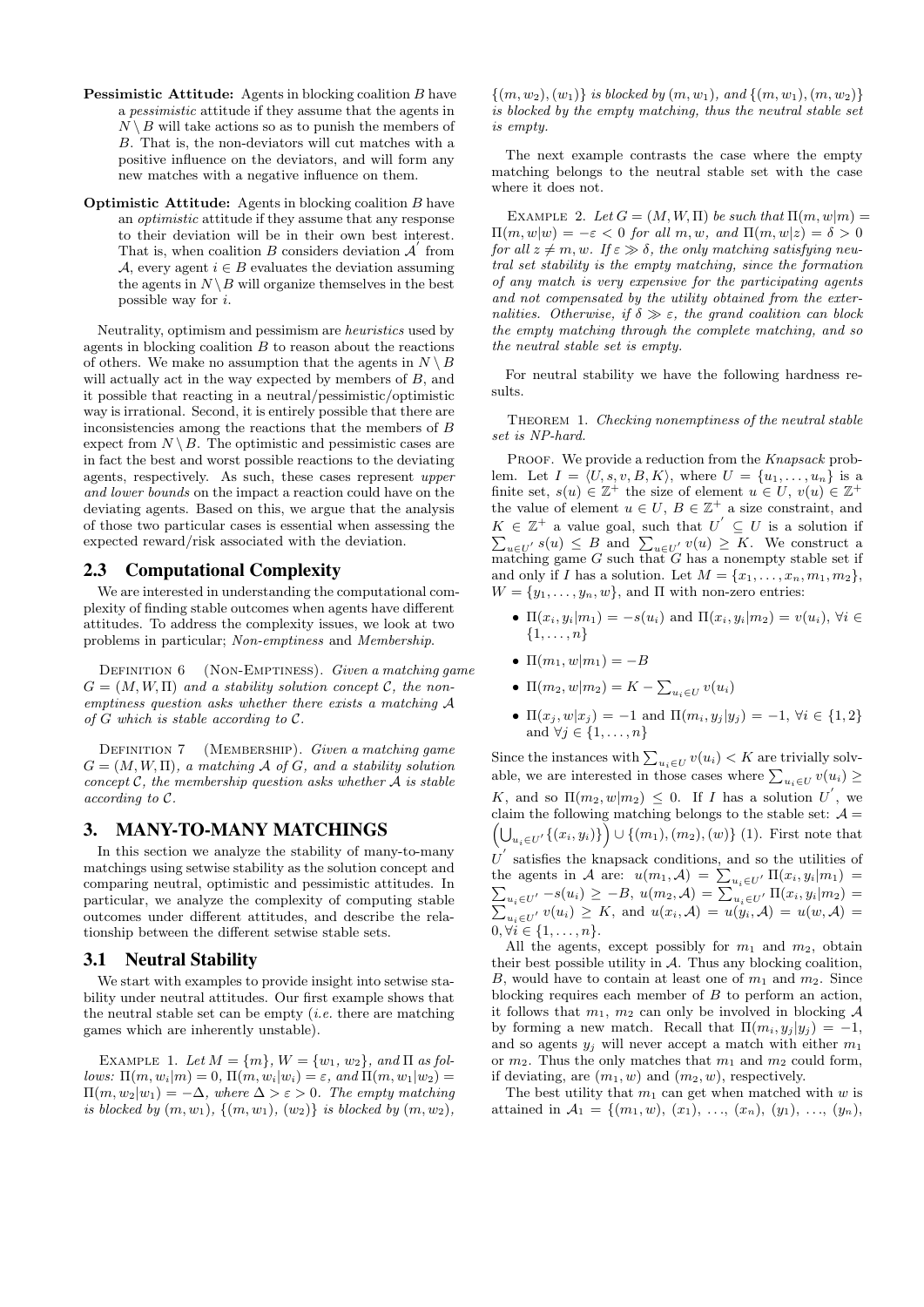$(m_2)$ :  $u(m_1, \mathcal{A}_1) = \Pi(m_1, w|m_1) = -B \leq u(m_1, \mathcal{A})$  (2), where the candidate for the blocking coalition is  $B_1 = \{m_1, w\}$  $\cup\,\left( {\bigcup\nolimits_{u_i \in U'} {\{x_i,y_i\}} }\right)\!.$ 

The best utility that  $m_2$  can get when matched with w is attained in  $\mathcal{A}_2 = \{(m_2, w), (x_1, y_1), \ldots, (x_n, y_n), (m_1)\}\.$  $u(m_2, \mathcal{A}_2) = \Pi(m_2, w|m_2) + \sum_{i=1}^n \Pi(x_i, y_i|m_2) = (K \sum_{u_i \in U} v(u_i) + \sum_{u_i \in U} v(u_i) = K \leq u(m_2, \mathcal{A})$  (3), where the candidate for the blocking coalition is  $B_2 = \{m_2, w\} \cup$  $\left(\bigcup_{u_i \notin U'} \{x_i, y_i\}\right)$ . From inequalities (2) and (3),  $m_1$  and  $m_2$ cannot improve by deviating from  $A$ . Since the other agents have no incentive to deviate, it follows that  ${\mathcal A}$  belongs to the stable set.

Conversely, if the stable set of  $G$  is non-empty, let  $A$  be a stable matching. First note that A must satisfy neutral individual rationality, and so it cannot contain any match with negative value for one of the endpoints. Thus the only non-zero matches that can be included in  $A$  are a subset of  $\left(\bigcup_{u_i \in U} \{(x_i, y_i)\}\right)$ . In addition, any matches of the form  $(x_i, y_i)$ , with  $i \neq j$ , can be removed from A without losing stability. Thus without loss of generality,  $A$  can be written as in Equation (1) for some  $U' \subseteq U$ . From A stable, coalitions  $\{(m_1, w)\}\$  and  $\{(m_2, w)\}\$  are not blocking, thus Inequalities  $(2)$  and  $(3)$  hold. Equivalently, the knapsack conditions are satisfied, and so  $U^{'}$  is a solution.

#### THEOREM 2. Checking neutral stable set membership is coNP-complete.

PROOF. We show that the complementary problem, of deciding whether a matching does not belong to the stable set of a game, is  $NP$ -complete. Given matching  $A$ , one can nondeterministically guess pair  $\langle B, \mathcal{A}' \rangle$  such that matching A is blocked by coalition B through matching  $\mathcal{A}$ . To verify that  $\langle B, A' \rangle$  is blocking for A, it is sufficient to compute, for each  $z \in B$ , its utility in A and A' (assuming that  $N \setminus B$ does not react to the deviation).

To prove hardness, we provide a reduction from Knapsack [7]. A Knapsack instance has the form  $I = \langle U, s, v, B, K \rangle$ , where  $U = \{u_1, \ldots, u_n\}$  is a finite set,  $s(u) \in \mathbb{Z}^+$  the size of element  $u \in U$ ,  $v(u) \in \mathbb{Z}^+$  the value of element  $u \in U$ ,  $B \in \mathbb{Z}^+$  a size constraint, and  $K \in \mathbb{Z}^+$  a value goal. Let  $G =$  $(M, W, \Pi)$  be a matching game with  $M = \{x_1, \ldots, x_n, m_1, m_2\},\$  $W = \{y_1, \ldots, y_n, w_1, w_2\}$ , and  $\Pi$  with non-zero entries:

- $\Pi(x_i, y_i|m_1) = -s(u_i)$ ,  $\Pi(x_i, y_i|w_1) = v(u_i)$ ,  $\forall i \leq n$
- $\Pi(m_2, w_2|m_1) = -B \varepsilon$  and  $\Pi(m_2, w_2|w_1) = K \varepsilon$ , for some  $0 < \varepsilon < 1$
- $\Pi(m_1, w|w) = \Pi(m, w_1|m) = -1$ , for all  $w \in W \setminus \{w_1\}$ and  $m \in M \setminus \{m_1\}$

Let  $\mathcal{A} = \{(m_2, w_2), (m_1), (w_1), (x_1), \ldots, (x_n), (y_1), \ldots, (y_n)\},\$ with utilities:

- $u(x_i, \mathcal{A}) = \Pi(m_2, w_2 | x_i) = 0$  and  $u(y_i, \mathcal{A}) = \Pi(m_2, \mathcal{A})$  $w_2|y_i) = 0, \forall i \in \{1, \ldots, n\}$
- $u(m_1, \mathcal{A}) = \Pi(m_2, w_2|m_1) = -B \varepsilon$
- $u(w_1, \mathcal{A}) = \Pi(m_2, w_2|w_1) = K \varepsilon$
- $u(m_2, \mathcal{A}) = \Pi(m_2, w_2|m_2) = 0$

#### •  $u(w_2, \mathcal{A}) = \Pi(m_2, w_2|w_2) = 0$

All the agents except  $m_1$  and  $w_1$  obtain their maximum utility in A. In addition,  $m_1$  or  $w_1$  can only block by forming the match  $(m_1, w_1)$ , since all other matches with one of these agents as an endpoint are unfeasible. We claim that  $I$  has a solution if and only if  $A$  has a blocking coalition. If  $I$  has solution  $U' \subseteq U$ , consider the grand coalition N and matching:  $\mathcal{A}^{'}=\left(\bigcup_{u_{i}\in U^{'}}\{(x_{i},y_{i})\}\right)\cup\left(\bigcup_{u_{i}\not\in U^{'}}\{(x_{i},y_{i+1}),(x_{i+1},y_{i})\}\right)$  $\cup \{(m_1, w_1), (m_2), (w_2)\},$  where  $x_{n+1} = x_1$  and  $y_{n+1} = y_1$ . The utilities of the agents in  $\mathcal{A}^{'}$  are:

- $u(x_i, A) = 0$  and  $u(y_i, A') = 0, \forall i \in \{0, ..., n\}$
- $u(m_1, \mathcal{A}') = -\sum_{u_i \in U'} s(u_i) \ge -B \ > -B \varepsilon =$  $u(m_1, \mathcal{A})$
- $u(w_1, \mathcal{A}') = \sum_{u_i \in U'} v(u_i) \ge K > K \varepsilon = u(w_1, \mathcal{A})$
- $u(m_2, \mathcal{A}') = u(w_2, \mathcal{A}') = 0$

Thus the grand coalition is blocking under neutrality, since it can form matching  $A^{'}$  and (weakly) improve the utilities of all its members by doing so.

Conversely, assume  $A$  is blocked by a coalition  $B$  through a matching  $\mathcal{A}'$ . Note that all the agents except  $m_1$  and  $w_1$ , obtain their maximum possible utility in A. Agent  $m_1$  cannot block without agent  $w_1$ , since all other matches  $(m_1, w)$ , for  $w \neq w_1$  are unfeasible; similarly for  $w_1$ . Thus any blocking coalition must include agents  $m_1, w_1$  and match  $(m_1, w_1)$ . In addition, for one of  $m_1, w_1$  to strictly improve after the deviation, the edge  $(m_2, w_2)$  must be removed from  $A'$ . The conditions for improvement in  $A'$  are: (a)  $u(m_1, \mathcal{A}') = \sum_{(x_i, y_i) \in \mathcal{A}'} \Pi(x_i, y_i | m_1) = \sum_{(x_i, y_i) \in \mathcal{A}'} -s(u_i)$  $\geq u(m_1, \mathcal{A}) = -B - \varepsilon$  and  $(b) u(w_1, \mathcal{A}') = \sum_{(x_i, y_i) \in \mathcal{A}'}$  $\Pi(x_i, y_i|w_1) = \sum_{(x_i, y_i) \in \mathcal{A}'} v(u_i) \ge u(w_1, \mathcal{A}) = K - \varepsilon$ . Since  $v(u_i)$  and  $s(u_i)$  are integers, Inequalities (a) and (b) are equivalent to  $\sum_{(x_i,y_i)\in\mathcal{A}'} s(u_i) \leq B$  and  $\sum_{(x_i,y_i)\in\mathcal{A}'} v(u_i)$  $\geq K$ . Thus  $U^{'} = \{u_i \in U \mid (x_i, y_i) \in \mathcal{A}^{'}\}\$ is a solution for the *I* instance.

### 3.2 Pessimistic Stability

We now investigate stability when agents have a pessimistic attitude. We first note that neutral and pessimistic attitudes can lead to quite different stable matchings. Example 2 showed that the neutral stable set was empty whenever  $\delta \gg \varepsilon$ , but it is not hard to show that the pessimistic stable set is non-empty for this example. However, the pessimistic stable set can still be empty as can be seen from the following example.

EXAMPLE 3. Let  $G = (M, W, \Pi)$  with  $M = \{x_1, x_2, m_1,$  $m_2$ ,  $W = \{y_1, y_2, w_1, w_2\}$ , and  $\Pi(x_1, y_1|m_1) = -3$ ,  $\Pi(x_2, y_2|m_1) = -5$ ,  $\Pi(x_1, y_1|m_2) = 2$ ,  $\Pi(x_2, y_2|m_2) = 10$ ,  $\Pi(m_1, w_1|m_1) = -4, \Pi(m_2, w_2|m_2) = -7, \text{ and } \Pi(m_i, y_j|y_j) =$  $-1, \Pi(x_i, w_j | x_i) = -1, \forall i, j \in \{1, 2\}.$ 

Even though there is a difference between neutral and pessimistic stable sets, the complexity of checking non-emptiness and membership for the two heuristics is the same.

Theorem 3. Checking nonemptiness of the pessimistic stable set is NP-hard.

THEOREM 4. Checking pessimistic stable set membership is coNP-complete.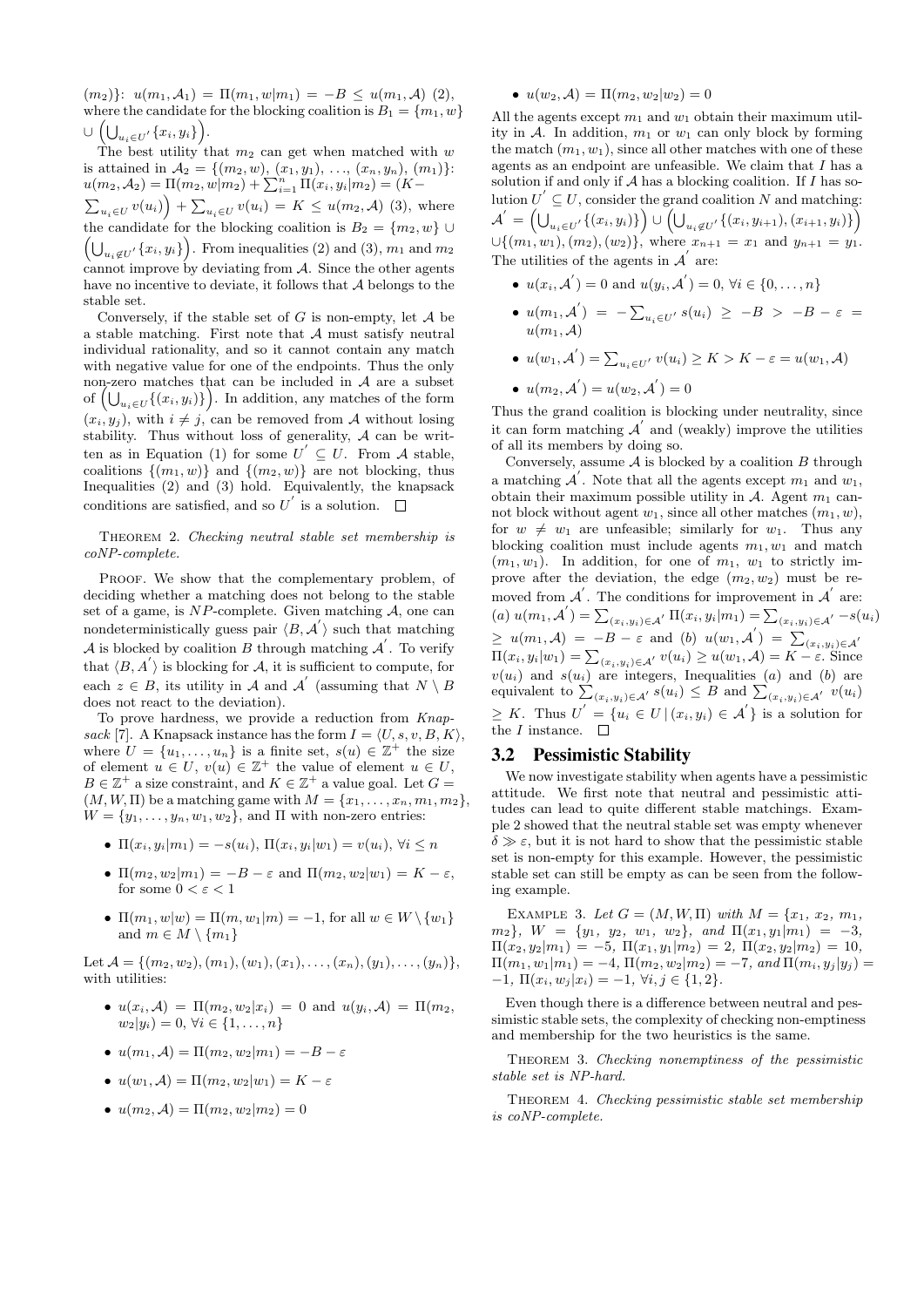# 3.3 Optimistic Stability

When agents have optimistic attitudes, they believe that outcomes will always turn out in the best possible way. This positive outlook provides enough structure to characterize optimistic stable sets.

THEOREM 5. Any matching in the optimistic stable set is a union of two disjoint matchings  $(M', W') \cup (M'', W'')$ , where  $M' \cup M'' = M$ ,  $W' \cup W'' = W$ , and every agent in  $(M^{'}, W^{'})$  obtains their highest possible utility, while  $(M^{''}, W^{''})$ is the empty matching.

PROOF. Let  $A$  be a matching in the optimistic setwisestable set and  $z$  an agent. Since  $A$  is stable,  $z$  is not blocking. Thus it must be that  $z$  is either unmatched, case in which he cannot deviate, or  $z$  is matched but already obtains the highest possible utility, and so has no incentive to deviate. Thus N can be partitioned in two subsets,  $N'$ , the agents that obtain in  $A$  their maximal utility, and  $N''$ , the unmatched agents.  $\square$ 

The next two results immediately follow from Theorem 5.

COROLLARY 1. Assume that  $\Pi(m, w|i) < 0$  for all  $m, w, i \in$ N. The unique candidate for the optimistic stable set is the empty matching.

COROLLARY 2. Assume that  $\Pi(m, w|i) \geq 0$  for all  $m, w, i \in$ N. The only candidates for the optimistic stable set are the empty and complete matchings.

Theorem 5 describes the structure of the optimistic stable set, if it is non-empty. Unfortunately it does not say anything about whether the set is non-empty, and like with neutral and pessimistic stable sets, it remains hard to determine nonemptiness of the optimistic stable set.

THEOREM 6. Checking nonemptiness of the optimistic stable set is NP-complete.

PROOF. First note that checking nonemptiness of the optimistic setwise-stable set is in NP. Given a matching  $A$ , the utility of each agent  $z \in N$  in A can be computed in  $O(n^2)$ . In addition, for every pair  $(m, w) \in (M, W)$ , we can again compute in  $O(n^2)$  the best case utilities of m and w when matched with each other. Verifying if  $A$  is stable can be done by iterating over all pairs  $(m, w)$  and checking in  $O(1)$  if both m and w can (weakly) improve by deviating under optimism, compared to their current utility in A. The reduction is similar to that in Theorem 1.  $\quad \Box$ 

Unlike with neutral and pessimistic attitudes, checking membership under optimistic attitudes can be done in polynomial time.

THEOREM 7. Checking membership to the optimistic stable set is in P.

PROOF. Let  $A$  be a matching which can be blocked by a coalition  $B$  through some deviation  $\mathcal{A}'$ . Assume there exists agent  $z \in B$  which can strictly improve the optimistic estimation of utility only by cutting matches in  $\mathcal{A}'$ . Then z can deviate alone by cutting the same matches as in  $A'$ while expecting that the rest of the agents in  $B$  will perform deviation  $\mathcal{A}'$  (including initiating matches with z as

an endpoint). Otherwise, any deviator which strictly improves utility forms a new match. Let z be such an agent and  $(z, z')$  a new edge in  $\mathcal{A}'$ . Then coalition  $\{z, z'\}$  can block by forming the edge  $(z, z')$ , since both agents z and z' expect that the edges in  $\mathcal{A}'$  will form after the deviation.

### 3.4 Relationship Between Attitudes

We saw, through examples that the neutral and pessimistic stable sets were not the same, and the characterization of the optimistic stable set indicated that it also differed from the others. What was unclear was whether there is any direct relationship between the sets. In this section we explicitly answer that question in the affirmative. Given a many-tomany matching game G, denote by  $\mathcal{O}\text{-}set(G)$ ,  $\mathcal{N}\text{-}set(G)$ , and  $\mathcal{P}\text{-}set(G)$  the optimistic, neutral, and pessimistic stable sets.

THEOREM 8. Given any matching game G, the following inclusions hold  $\mathcal{O}\text{-}set(G) \subseteq \mathcal{N}\text{-}set(G) \subseteq \mathcal{P}\text{-}set(G)$ .

PROOF. Let  $B$  denote a potentially blocking coalition. If a matching belongs to the optimistic set, then  $B$  cannot hope to improve even when the rest of the agents organize themselves in the best possible way for  $B$ . Thus the optimistic set is included in all the other stable sets. If a matching belongs to the pessimistic set, then  $B$  cannot improve when the rest of the society will punish them maximally for the deviation. Under the other stability concepts, B assumes a potentially better reaction from  $N \setminus B$ . Thus if B's deviation is not profitable in the optimistic or neutral scenarios, it is also not profitable in the pessimistic scenario. Hence the pessimistic set contains all the other sets.  $\Box$ 

# 4. ONE-TO-ONE MATCHINGS

We analyze one-to-one matchings from a neutral, optimistic and pessimistic standpoint just as was done with the many-to-many matchings. However, before we proceed we comment on the choice of stability concept used for one-toone matchings. In particular, in one-to-one matchings, the setwise stable set coincides exactly with the core since agents in a deviating group must necessarily cut all matches with non-members of the deviating group due to the constraint on the number of allowable partners. Thus, while we continue to use the term stable set to mean the setwise stable set, readers more comfortable with the core solution concept can apply it in this section. We also investigate pairwise stability and explicitly state we are looking at pairwise stability when warranted.

### 4.1 Neutral Stability

The hardness results in one-to-one matchings parallel the ones in the many-to-many setting.

THEOREM 9. Checking neutral stable set membership is coNP-complete.

THEOREM 10. Checking nonemptiness of the neutral stable set is NP-hard.

We also study pair-wise stability under the neutral assumption. We first note that there is a separation between the neutral pairwise stable set and the neutral setwise stable set.

EXAMPLE 4. Let  $G = (M, W, \Pi)$ , where  $M = \{m_1, m_2\}$ ,  $W = \{w_1, w_2\}, \text{ and } \Pi(m_i, w_j | m_i) = \Pi(m_i, w_j | w_j) = -\varepsilon,$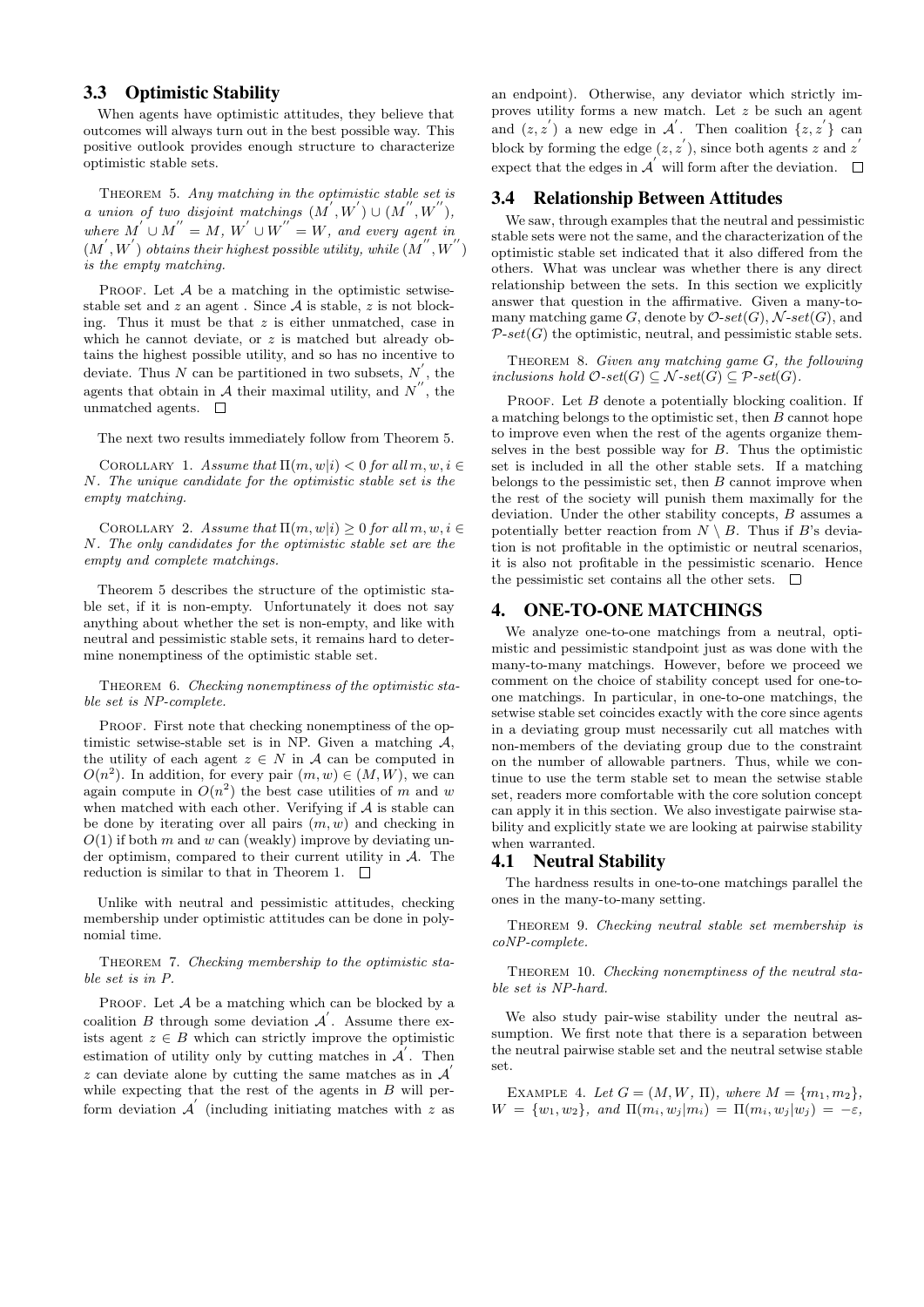$\Pi(m_i, w_j | z) = W \gg \varepsilon > 0$ , where  $z \in N \setminus \{m_i, w_j\}, \forall i, j \in$  ${1, 2}$ . The neutral stable set of G is empty, while the "empty" matching is pairwise stable.

While, in general, the neutral pairwise stable set may be empty, under certain conditions it is non-empty and we can compute a stable matching in polynomial time.

THEOREM 11. A neutral pairwise stable matching can be computed in polynomial time when  $\Pi \geq 0$ .

PROOF. Let  $A$  be the matching returned by running the Gale-Shapley algorithm by ignoring externalities, and assume by contradiction  $A$  is not stable. Then there exists deviation  $(m, w^{'}),$  where  $m, w$  are matched in  $\mathcal{A}$  with  $w^{'}, m^{'},$ respectively. Let  $ext(m, A)$  denote the value obtained by m in A from externalities, and  $E_m(w) = \Pi(m, w|m)$ . From  ${m, w' }$  blocking,  $u(m, \mathcal{A}) = \Pi(m, w|m) + ext(m, \mathcal{A})$  $\Pi(m, w^{'}|m)+ext(m, \mathcal{A}) - \Pi(m^{'}, w^{'}|m)$  and  $u(w^{'}, \mathcal{A}) =$  $\Pi(m^{'},w^{'}|w^{'}) + ext(w^{'},\mathcal{A}) \ < \ \Pi(m,w^{'}|w^{'}) + ext(w^{'},\mathcal{A}) \ \Pi(m, w|w')$ . Equivalently, (i)  $\Pi(m, w|m) < \Pi(m, w'|m)$  - $\Pi(m^{'}, w^{'}|m) \leq \Pi(m, w^{'}|m)$  and  $(ii)$   $\Pi(m^{'}, w^{'}|w^{'})$  $\Pi(m, w^{'} | w^{'}) - \Pi(m, w | w^{'}) \leq \Pi(m, w^{'} | w^{'})$ . From (i), (ii),  $E_m(w) < E_m(w^{'})$  and  $E_{w^{'}}(m^{'}) < E_{w^{'}}(m)$ , and so  $(m, w^{'})$ is blocking under the preferences given by  $E$ . Contradiction, since A is stable on  $(M, W, E)$ .  $\Box$ 

The assumption that Π is non-negative is necessary for the above result since the neutral pairwise-stable set can be empty when Π can be negative.

EXAMPLE 5. Let  $G = (M, W, \Pi)$ , where  $M = \{m_1, m_2\}$ ,  $W = \{w_1, w_2\}$ , and  $\Pi$  as follows:  $\Pi(m_i, w_j | m_i) = 1$  and  $\Pi(m_i, w_j | w_j) = 1$ , for all  $i, j \in \{1, 2\}$ , and  $\Pi(m_i, w_j | z) =$  $-1$ , for all  $i, j \in \{1, 2\}$  and  $z \neq m_i, w_j$ . All the edges have positive values for their endpoints, and so the only candidates for neutral pairwise stability are:  $A_1 = \{(m_1, w_1), (m_2, w_2)\}$ and  $A_2 = \{(m_1, w_2), (m_2, w_1)\}\$ . However, matching  $A_1$  is blocked by the pair  $(m_1, w_2)$ , and  $A_2$  is blocked by  $(m_1, w_1)$ .

### 4.2 Pessimistic Stability

For pessimistic stability, we obtain similar results to the ones for neutrality when considering setwise stability.

THEOREM 12. Checking pessimistic stable set membership is coNP-complete.

Theorem 13. Checking nonemptiness of the pessimistic stable set is NP-hard.

Pessimistic pairwise stable matchings can be computed in polynomial time when  $\Pi \geq 0$ .

Theorem 14. A pessimistic pairwise stable set can be computed in polynomial time when  $\Pi$  is non-negative.

PROOF. A neutral pairwise stable matching can be computed in polynomial time when  $\Pi \geq 0$ , and any matching satisfying neutral pairwise stability also satisfies pessimistic pairwise stability.  $\square$ 

In one-to-one matchings with non-negative Π, we can also consider a restricted notion of pessimism. Namely, any matching containing singletons (unmatched agents) can weakly improve everyone's utility by pairing the singletons with each

**Input:**  $G = (M, W, \Pi)$ Output: Stable matching with ties broken arbitrarily forall the  $z \in N$  do if  $z \in M$  then  $\bigcup$  Opp $(z) = W$ else  $\bigcap$  Opp $(z) = M$ foreach  $t \in \text{Opp}(z)$  do  $M' \leftarrow M \setminus \{z, t\}$  $W^{'} \leftarrow W \setminus \{z, t\}$ foreach  $(m, w) \in M^{'} \times W^{'}$  do  $\psi(m, w) \leftarrow \Pi(m, w|z)$ end // Compute  $A^-$ , the worst case matching for z  $//$  when paired with  $t$  $\mathcal{A}^- \leftarrow$  Min-Matching $(M^{'}, W^{'}, \psi)$  $E_z^-(t) \leftarrow \Pi(z, t|z)$ foreach  $(m, w) \in \mathcal{A}^-$  do  $E_z^-(t) \leftarrow E_z^-(t) + \psi(m, w)$ end end end return  $Gale-Shapley(M, W, E^-)$ 

Algorithm 1: (Restricted) Pessimistic Pairwise Stability.

other. Based on this observation, the pessimistic deviators can have a less extreme attitude, and assume that while the rest of the agents may punish them for the deviation, they will not stay unmatched in order to do so. In other words, a blocking coalition, B, assumes that the agents in  $N \setminus B$  form the worst possible matching for  $B$ , among all the matchings of size min  $(|M \cap (N \setminus B)|, |W \cap (N \setminus B)|)$ .

THEOREM 15. A restricted pessimistic pairwise stable matching can be computed in polynomial time.

PROOF. Let  $A$  be the matching returned by Algorithm 1 and assume by contradiction  $A$  is unstable under pessimistic pairwise stability. Then there exists deviating pair  $(m, w^{'}),$ where  $m, w$  are matched in A with  $m', w'$ , respectively. Then it must be the case that for any possible matching  $\mathcal{A} (m, w')$  that includes the pair  $(m, w')$ , both m and w are better off in  $\mathcal{A}'(m, w')$  than in A. Equivalently,  $E_m^-(w')$  $u(m, \mathcal{A}) \geq E_m^-(w)$  and  $E_m^$  $w^{(-)}_{w'}(m) > u(w^{'},\mathcal{A}) \ \geq \ E^{-}_{w'}$  $\int_{w'}^-(m^{'})$ . However, A is stable under  $E^-$ , and so for any  $(m, w^{\overline{\jmath}}) \notin A$ , either  $E_m^-(w^{'}) \leq E_m^-(w^{'})$  or  $E_m^ E_{w'}^-(m^{'}) \leq E_{w}^ \sum_{w'}^{\infty}(m)$ , contradiction. Thus  $A$  is stable.  $\Box$ 

# 4.3 Optimistic Stability

Since checking membership under optimistic attitudes was polynomial for many-to-many matchings, and one-to-one matchings are a special case, it trivially follows that checking membership under optimistic attitudes remains in  $P$  when considering one-to-one matchings. This continues to be true when we make the further restriction to pair-wise stability. Thus, we focus our attention to checking non-emptiness of stable sets under optimistic attitudes.

THEOREM 16. Checking nonemptiness of the optimistic stable set is NP-complete, even if  $\Pi \geq 0$ .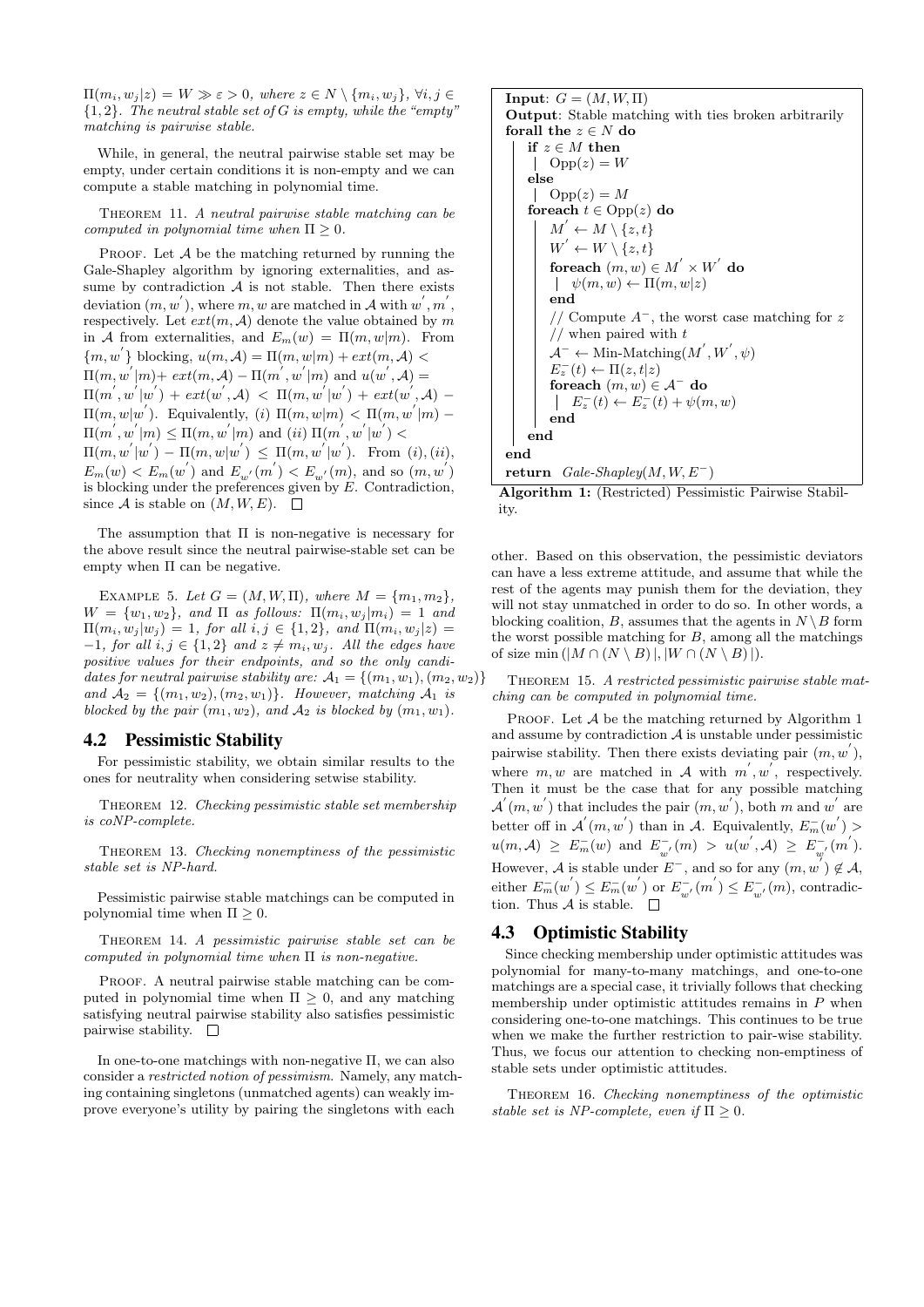PROOF. First note that similarly to the optimistic setwisestable set, checking nonemptiness of the optimistic stable set is in NP. Given a matching  $A$ , the utility of each agent  $z \in N$  in A can be computed in  $O(n^2)$ . In addition, for every pair  $(m, w) \in (M, W)$ , we can again compute in  $O(n^2)$ the best case utilities of  $m$  and  $w$  when matched with each other. Verifying if  $A$  is stable can be done by iterating over all pairs  $(m, w)$  and checking in  $O(1)$  if both m and w can (weakly) improve by deviating under optimism, compared to their current utility in  $A$ . The same reduction as in Theorem 1 applies, by noting that the weights are constructed such that any feasible matching (from the perspective of the  $x_i$  and  $y_i$  agents) is one-to-one.  $\Box$ 

For the next theorem, we consider the weak optimistic stable set. Weak stability requires that all members of a blocking coalition strictly improve their utility in order for the deviation to take place. We show that this is equivalent to pair-wise stability with optimistic attitudes.

THEOREM 17. The optimistic pair-wise stable set is equivalent to the weak optimistic stable set.

PROOF. Let  $A$  be a one-to-one matching. We show that if  $A$  has a blocking coalition  $B$  under optimism, then there exists a blocking singleton or pair. We consider two cases. If there exists  $z \in B$  which improves strictly in  $\mathcal{A}'$  only by severing a match. Then agent  $z$  can deviate alone, by simply cutting the same match as in  $\mathcal{A}'$ , and expecting (optimistically) that the rest of the agents will react as in  $\mathcal{A}$ . Otherwise, there exists  $z \in B$  which improves strictly by forming a new match, say  $(z, z')$ , and possibly severing an existing match. Then coalition  $\{z, z^{'}\}$  is blocking. Thus if A does not belong to the weak optimistic stable set, it is also not pairwise stable under optimism. The reverse direction is clear, and so the optimistic pairwise stable set is equivalent to the weak optimistic stable set.  $\quad \Box$ 

Corollary 3. Checking nonemptimess of the optimistic pairwise set is NP-complete, even when  $\Pi \geq 0$ .

This is in contrast with neutral and pessimistic attitudes in one-to-one matchings. Recall that for neutrality and pessimism, Algorithm 1 computes a pairwise stable matching. In the case of neutrality, a pairwise stable matching can be computed by effectively ignoring externalities and running the Gale-Shapley algorithm on the preferences given by the values on the direct edges between every two agents. In the case of pessimism, each agent i attaches to every other agent  $j$  the worst possible value when paired with  $j$ . Computing a pairwise stable outcome based on the preferences given by these worst case values results in a stable matching.

On the other hand, in the case of optimism, while the agents can attach the best possible values to each other, a matching computed based on these best case values may be unstable. Some agents may actually not achieve their best case value when paired to their favourite other agent, due to externalities. Thus a stable matching should simultaneously satisfy more precise conditions, and verifying the existence of such a matching is not done in polynomial time.

### 5. DISCUSSION

In this work we introduced a compact model for matching problems with externalities, and looked at various stability concepts when agents held different attitudes concerning how they expected others to react to their actions. In

particular, we analyzed both many-to-many matchings and one-to-one matchings when agents held neutral, pessimistic or optimistic attitudes. We studied the computational complexity of finding stable outcomes and provided both hardness results and polynomial algorithms where possible. Table 1 summarizes our findings.

The attitudes taken by the agents meaningfully change stable outcomes and influence the complexity of finding these outcomes. Using optimistic and pessimistic attitudes can really be viewed as determining what the best and worst possible reactions to a deviation and so can be seen as types of upper and lower bounds on the impact a reaction has on the deviating agents. The complexity results help illustrate how effective these heuristics may or may not be, if they were to be incorporated into algorithms searching for stable matchings.

There are several directions in which this work can be extended. First, alternative attitudes could be explored. However, we note that our notion of optimism is the simplest model under which checking non-emptiness in NP-hard. The non-emptiness question for refinements of optimism, such as having agents not expect others to offer them direct positive connections in response to a deviation, remains NPhard. Additionally, membership can become hard under refinements where agents use more sophisticated reasoning. One could also explore alternative models of group stability. One obvious model stipulates that group deviations should be Pareto improving. However, checking the existence of a Pareto improving deviation is NP-hard, and so the refinement does not significant additional insight into the matching problem.<sup>2</sup>

We investigated many-to-many matchings and one-to-one matchings as these can be viewed as the two extremes of matching problems. Studying how agents' attitudes influence one-to-many matchings is an obvious next step. We hypothesize that the results would be very similar as to those presented here, but it would be interesting to see whether adding the restriction that  $\Pi \geq 0$  would make the underlying matching problem easier as it did for one-to-one matchings under certain circumstances. Second, we assumed that all deviating agents maintained the same attitude, be it neutral, optimistic or pessimistic. It would be interesting, though challenging, to see what happens with hybrid models where, for example, a certain percentage of agents maintained a particular attitude.

Finally, there are other domains where externalities are important, such as in network formation games [10]. The investigation of real social networks could reveal interesting patterns in the externalities (do the values on the edges tend to be clustered in a certain way?). Even on platforms such as Facebook, agents are influenced by the matchings of others (friendships, subscriptions). Such cumulative effects can be expressed with additive externalities and insights from the data may suggest specialized instances of the weighted graph model, that tend to arise in the real world. Since such games can involve very large numbers of agents, investigating appropriate compact representations for externalities, computationally feasible stability concepts and appropriate models for the rationality bounds of the agents are all important and timely.

 $2$ This can be seen from the proof of Theorem 2. The grand coalition would have to find a Pareto improving matching, which coincides with a Knapsack solution.